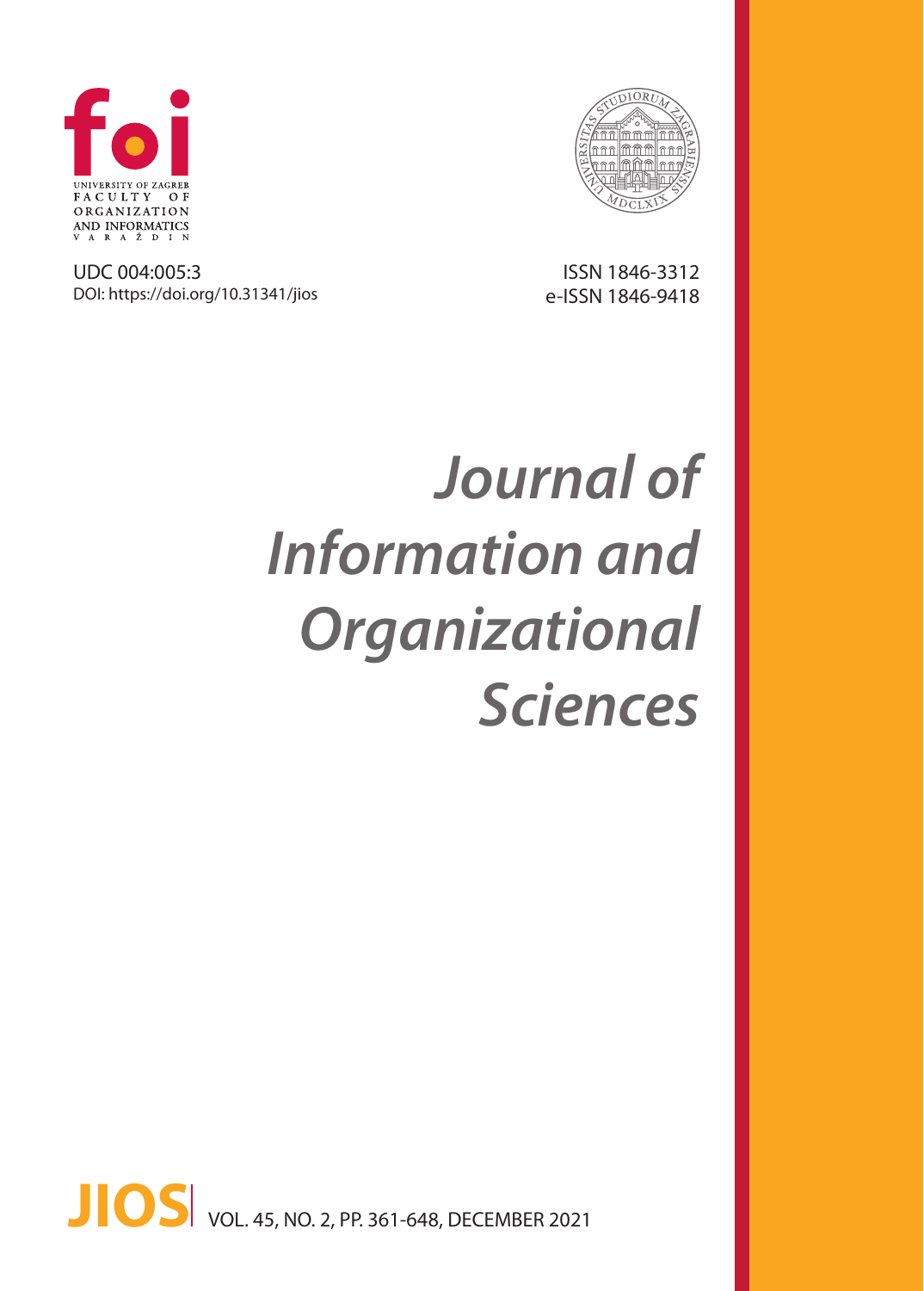

UDC 004:005:3 ISSN 1846-3312 e-ISSN 1846-9418 DOI: https://doi.org/10.31341/jios

#### **Publisher**

Faculty of Organization and Informatics, University of Zagreb, Varaždin, Croatia

## **Editor**

Alen Lovrenčić, Faculty of Organization and Informatics, University of Zagreb, Varaždin, Croatia

#### **Editorial Secretary**

Goran Hajdin, Faculty of Organization and Informatics, University of Zagreb, Varaždin, Croatia

## **Editorial Board**

Igor Balaban, University of Zagreb, Faculty of Organization and Informatics, Varaždin, Croatia Nina Begičević Ređep, University of Zagreb, Faculty of Organization and Informatics, Varaždin, Croatia Michael Bosnjak, University of Trier, Germany Leo Budin, University of Zagreb, Faculty of Electrical Engineering and Computing, Croatia Ivica Crnković, Mälardalen University, Sweden Blaženka Divjak, University of Zagreb, Faculty of Organization and Informatics, Varaždin, Croatia María José Escalona, University of Seville, Spain Joaquim Filipe, Polytechnic Institute of Setúbal, School of Technology of Setúbal, Portugal Mirta Galesic, Santa Fe Institute, United States Matjaž Gams, Jozef Stefan Institute, Department of Intelligent Systems, Slovenia

Veljko Jeremić, University of Belgrade, Faculty of Organizational Sciences

Mike Joy, University of Warwick, United Kingdom Dragutin Kermek, University of Zagreb, Faculty of Organization and Informatics, Varaždin, Croatia Božidar Kliček, University of Zagreb, Faculty of Organization and Informatics, Varaždin, Croatia Douwe Korff, London Metropolitan University, United Kingdom

Michael Lang, National University of Ireland - Galway, Ireland

Pavle Mogin, Victoria University of Wellington, School

#### **Editor-in-Chief**

Nina Begičević Ređep, Faculty of Organization and Informatics, University of Zagreb, Varaždin, Croatia

#### **Advisory Board**

Goran Bubaš, University of Zagreb, Croatia Marina Klačmer Čalopa, University of Zagreb, Croatia Ivan Magdalenić, University of Zagreb, Croatia Neven Vrček, University of Zagreb, Croatia

of Mathematics, Statistics, and Computer Science, New Zealand

Dirk Neumann, University of Freiburg, Germany Dijana Oreški, University of Zagreb, Faculty of Organization and Informatics, Varaždin, Croatia Ján Paralič, Technical University Kosice, Slovakia Algirdas Pakstas, London Metropolitan University, United Kingdom

Rimantas Petrauskas, Mykolas Romeris University, Lithuania

Roman Povalej, Institute AIFB, University of Karlsruhe (TH), Germany

Wolf Rauch, University of Vienna, Austria Slobodan Ribarić, University of Zagreb, Faculty of Electrical Engineering, Croatia

Markus Schatten, University of Zagreb, Faculty of Organization and Informatics, Varaždin, Croatia William Steingartner, Technical University of Kosice, Slovakia

Diana Šimić, University of Zagreb, Faculty of Organization and Informatics, Varaždin, Croatia Vjeran Strahonja, University of Zagreb, Faculty of Organization and Informatics, Varaždin, Croatia József K. Tar, Institute of Intelligent Engineering Systems, John von Neumann Faculty of Informatics, Budapest Tech, Hungary

Polona Tominc, University of Maribor, Faculty of Economics and Business, Slovenia

#### **Publishing Board**

Darko Grabar, Mladen Konecki, Bernarda Kos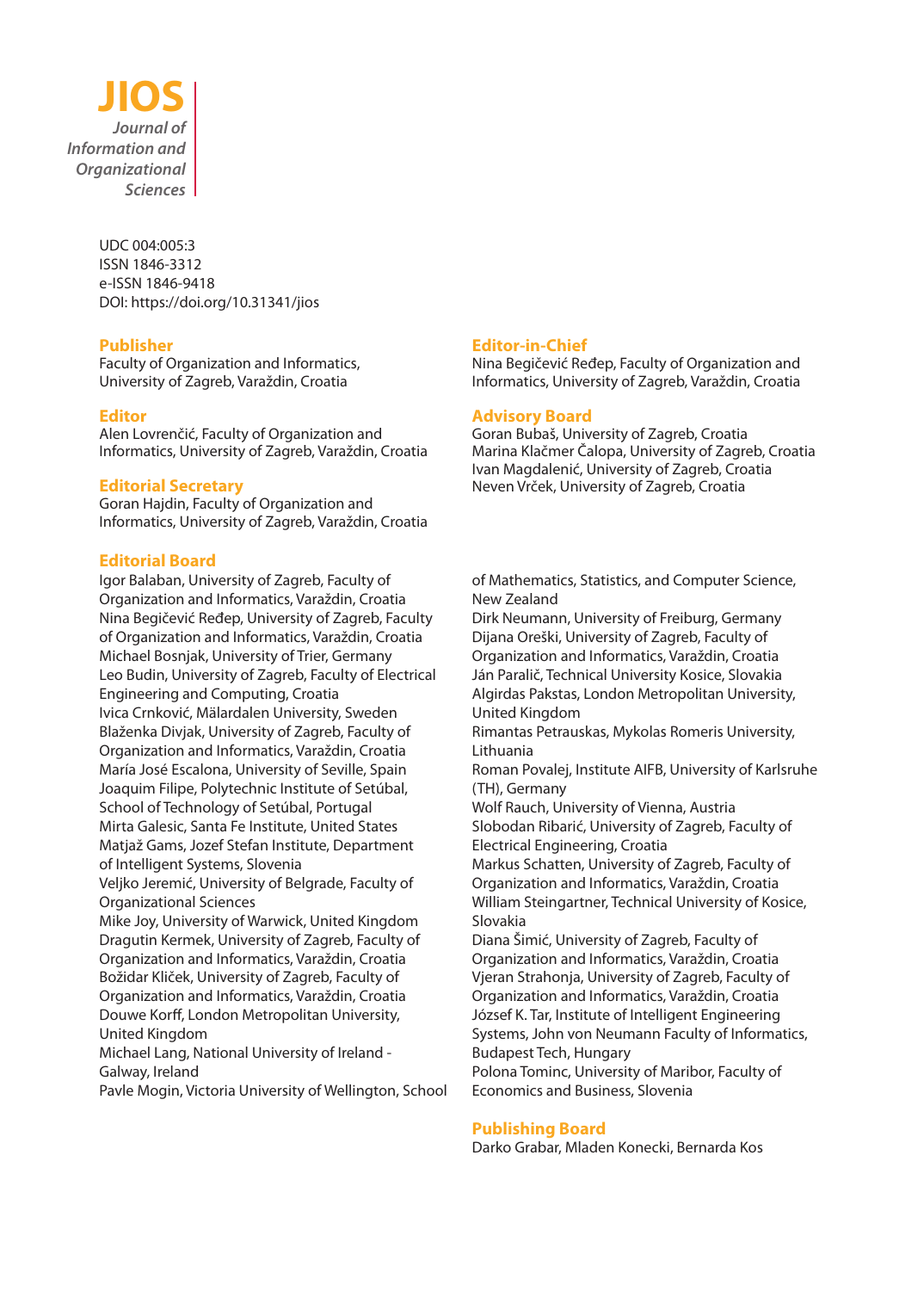**JIOS** *Journal of Information and Organizational Sciences*

## **Contact**

Alen Lovrenčić Faculty of Organization and Informatics University of Zagreb Pavlinska 2, HR-42000 Varaždin, Croatia<br>Tel.: +385 42 390 866 Tel.: +385 42 390 866<br>Fax: +385 42 213 413 Fax: +385 42 213 413 E-mail: alen.lovrencic@foi.unizg.hr E-mail: jios@foi.hr (Corespondence Mail) jios-pub@foi.hr (Publishing Board) URL: www.jios.foi.hr

## **JIOS is indexed in the following repositories and portals**

Academic Journals Database Academic Resource Index BASE Central and Eastern European Online Library (CEEOL) CORE CWTS Journal Indicators **Dimensions** Directory of Open Access Scholarly Resources(ROAD) Directory of Open Access Journals (DOAJ) Directory of Research Journals Indexing (DRJI) ERIH PLUS EuroPub – Directory of Academic and Scientific Journals Genamics JournalSeek Google Scholar HRČAK - Central portal of Croatian scientific journals Index Copernicus Information Matrix for the Analysis of Journals (MIAR) International Journal Impact Factor (IJIFACTOR) J-Gate JournalTOCs LENS.ORG Microsoft Academic OAIster Open AIRE Open Academic Journals Index (OAJI.net) PRADEC Scientific Indexing Services (SIS) Scilit Ulrich's Periodicals Directory VINITI RAN World Journal Clout Index Report (WJCI) WorldCat

## **www.jios.foi.hr**

**Proofreading** Authors

**Copyeditor and Computer Type Set** Goran Hajdin Mladen Konecki

#### **Cover and Layout Design** ri mo dizajn

**Printing**

Printera Grupa d.o.o., Sveta Nedelja, Croatia

JIOS is published with financial support of the Ministry of Science and Education of the Republic of Croatia.

## **JIOS is indexed in the following databases**

SCOPUS Emerging Sources Citation Index (ESCI) - WoS Aerospace Database – ProQuest Civil Engineering Abstracts – ProQuest Central & Eastern European Academic Source (CEEAS) - **FRSCO** Communication Abstracts - ProQuest INSPEC Library & Information Science Source (EBSCO) Library and Information Science Abstracts (LISA) - ProQuest Library Literature & Information Science – EBSCO Metadex – ProQuest

## **Subscription Information**

JIOS is published twice per year. Printed in 100 copies. Subscription rate per volume for the printed edition is 100 HRK (15€). To subscribe for a printed copy, please contact thepublisher at jios-pub@foi.hr.

## **Access to JIOS is free of charge through following sources:**

Journal of Information and Organizational Sciences Hrčak - central portal of Croatian scientific journals Directory of Open Access Journals (DOAJ) OAIster



# **Creative Commons Licence**

 $\overline{B}$  Journal of Information and  $\overline{B}$  Degree Specific Degree Specific Degree Specific Degree Specific Degree Specific Degree Specific Degree Specific Degree Specific Degree Specific Degree Specific Degree Specific Organizational Sciences by Faculty of Organization and Informatics is licensed under a Creative Commons Attribution-NonCommercial-NoDerivatives 4.0 International License.

http://creativecommons.org/licenses/by-nc-nd/4.0/